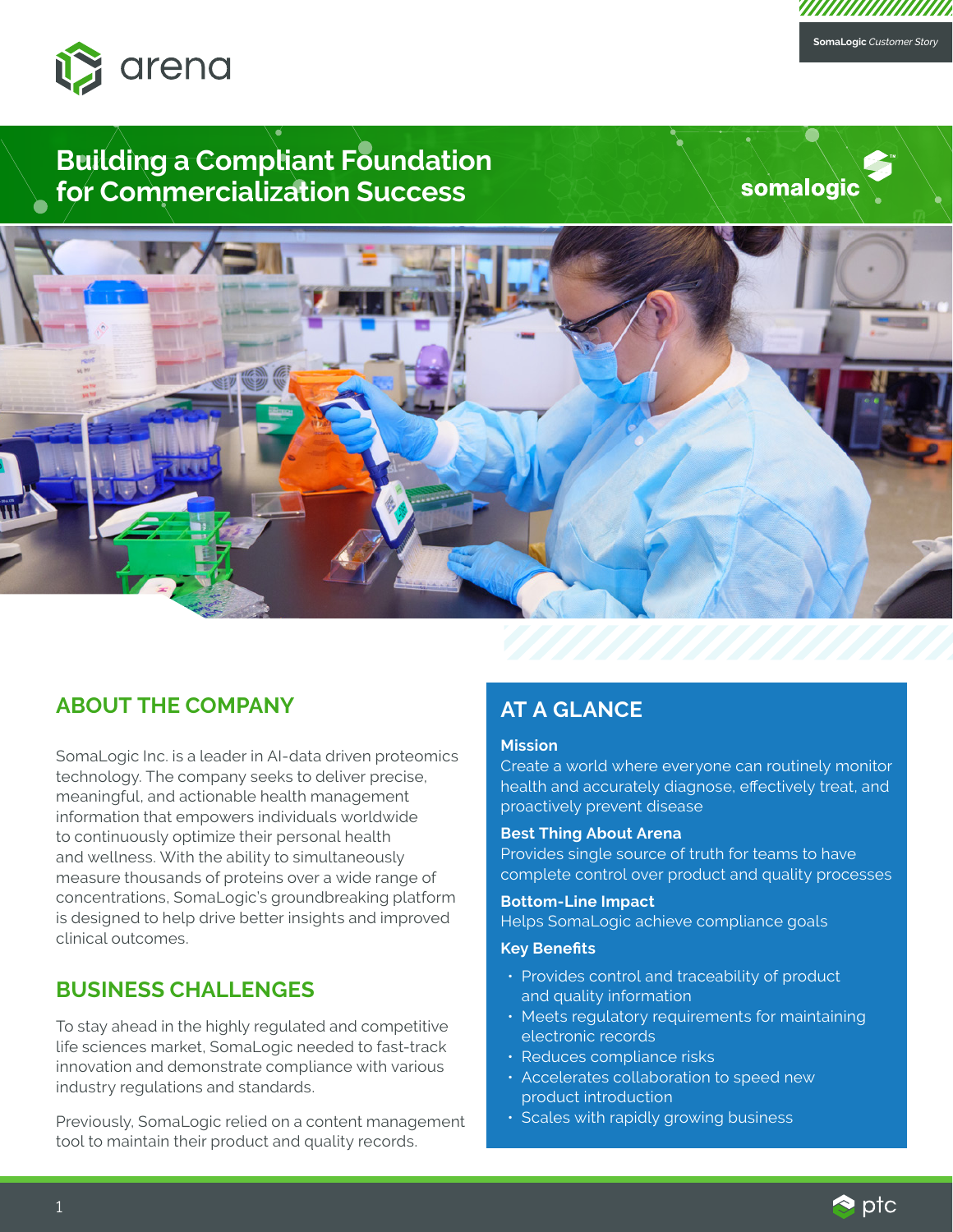

# somalogic

Because that system primarily focused on document management, it did not provide SomaLogic visibility and traceability across the full product record. This made it harder for SomaLogic to drive compliance and meet their new product development and introduction (NPDI) goals.

Ò

 $\bullet$ 

### **THE SOLUTION**

*Arena provides SomaLogic a product-centric framework to manage quality processes*

SomaLogic needed a system that they could easily adopt without the burden of a costly IT infrastructure or a lengthy implementation. "We chose Arena's cloud-based quality management system (QMS) for its ease of use and ability to scale with our growing business. Because we did not have to rely on internal IT resources or invest in additional hardware and software for the initial setup, we were able to hit the ground running," stated Angenette Nordqvist, Senior Manager of Quality Assurance at SomaLogic.

Unlike traditional document-based systems, which fail to manage the complete product record, Arena QMS links all of SomaLogic's product information and quality processes in a single platform. By managing linked relationships between bills of materials (BOMs), quality records, design files, and any changes or quality issues, this product-centric approach to QMS provides SomaLogic greater visibility, traceability, and control throughout the entire product lifecycle and reduces compliance risks.

The ability to access Arena QMS anytime and anywhere and drive real-time collaboration keeps SomaLogic's dispersed teams on track with their product work and helps speed compliance.

Consulting with Arena's solution architects, customer success coaches, and other industry experts also enables SomaLogic to utilize Arena QMS to its full potential and keep their processes running smoothly.



### **KEY BENEFITS**

#### *Drives compliant practices across dispersed teams*

Although SomaLogic was forced to transition to a hybrid remote-work model because of COVID, Arena has enabled their dispersed teams to stay connected and drive compliant quality processes.

Product teams can easily create, review, and approve electronic change orders through automated notifications and routings. They can also quickly access nonconformance reports (NCRs), corrective and preventive actions (CAPAs), and other outstanding items through a convenient dashboard and automatic alerts.

SomaLogic's quality team leverages Arena Projects to develop internal audit plans and schedules. Tasks and due dates are assigned to team members for easy tracking. Nonconformances are also linked to the audit schedule for greater visibility and quicker issue resolution.